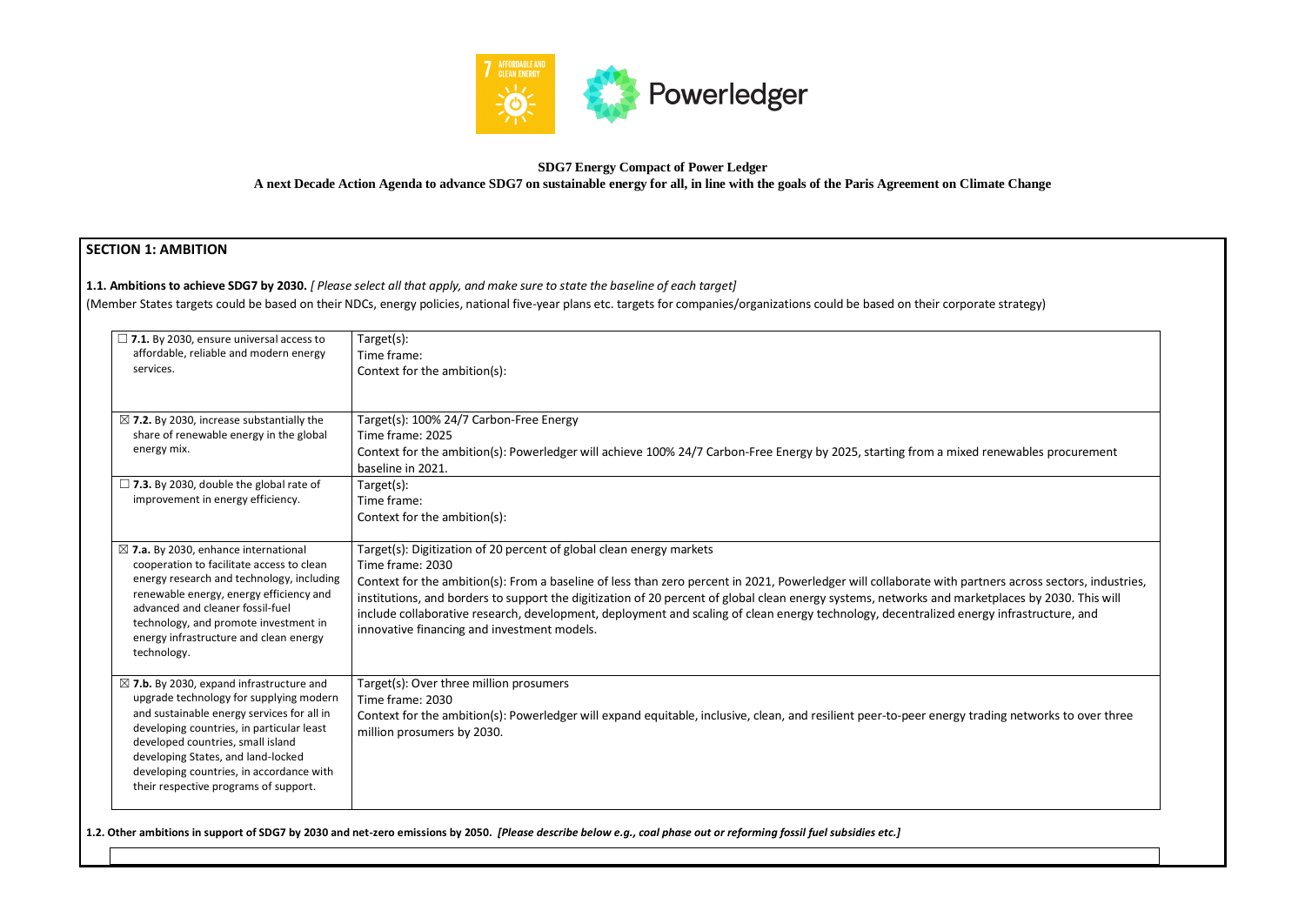Target(s): Decarbonize and verify clean sourcing of 20 percent of cryptocurrency.

Time frame: 2030

Context for the ambition(s): While the current baseline is unknown, Powerleger will help decarbonize and verify clean sourcing of 20 percent of cryptocurrency by

Target(s): Enhance transparency, veracity, speed, efficiency and affordability for 20 percent of environmental commodity markets Time frame: 2030

Context for the ambition(s): Enhance transparency, veracity, speed, efficiency and affordability for 20 percent of environmental commodity markets by 2030.

## **SECTION 2: ACTIONS TO ACHIEVE THE AMBITION**

2.1. Please add at least one key action for each of the elaborated ambition(s) from section 1. *[Please add rows as needed].*

| y by 2030.         |  |
|--------------------|--|
|                    |  |
|                    |  |
|                    |  |
|                    |  |
|                    |  |
| Start and end date |  |
| 2022-2025          |  |
| Start and end date |  |
| 2022-2030          |  |

| Description of action (please specify for which ambition from Section 1)                                                                                                                                                                                                                                                     | Start and end date |
|------------------------------------------------------------------------------------------------------------------------------------------------------------------------------------------------------------------------------------------------------------------------------------------------------------------------------|--------------------|
| Ambition (SDG 7.2): Achieve 100% 24/7 Carbon-Free Energy by 2025, starting from a mixed renewables procurement baseline in 2021.<br>Action: Develop clean self-generation where possible; purchase from clean, renewable energy sources where possible; purchase RECs for energy that the<br>company cannot source directly. | 2022-2025          |
| Description of action (please specify for which ambition from Section 1)                                                                                                                                                                                                                                                     | Start and end date |
| Ambition (SDG 7.a): Work across sectors, industries, institutions, and borders to support the digitization of 20 percent of global clean energy systems,<br>networks and marketplaces by 2030.                                                                                                                               | 2022-2030          |
| Action: Proactively engaging and working with stakeholders across sectors, industries, institutions, globally (developed and developing countries).                                                                                                                                                                          |                    |
| Description of action (please specify for which ambition from Section 1)                                                                                                                                                                                                                                                     | Start and end date |
| Ambition (SDG 7.b): Expand equitable, inclusive, clean, and resilient peer-to-peer energy trading networks to over three million prosumers by 2030.<br>Action: Extensive and proactive partnership and project development across all sectors, industries, and institutions.                                                 | 2022-2030          |
| Description of action (please specify for which ambition from Section 1)                                                                                                                                                                                                                                                     | Start and end date |
| Ambition (Other): Decarbonize and verify clean sourcing of 20 percent of cryptocurrency by 2030.<br>Action: Proactively engage and work with: cryptocurrency developers, miners-minters, and buyers; platforms, exchanges, and regulators; clean energy                                                                      | 2022-2030          |
| producers and suppliers; third-party verifiers, brokers, asset managers, accountants, and auditors; advocacy organizations and trade associations.                                                                                                                                                                           |                    |
| Description of action (please specify for which ambition from Section 1)                                                                                                                                                                                                                                                     | Start and end date |
|                                                                                                                                                                                                                                                                                                                              |                    |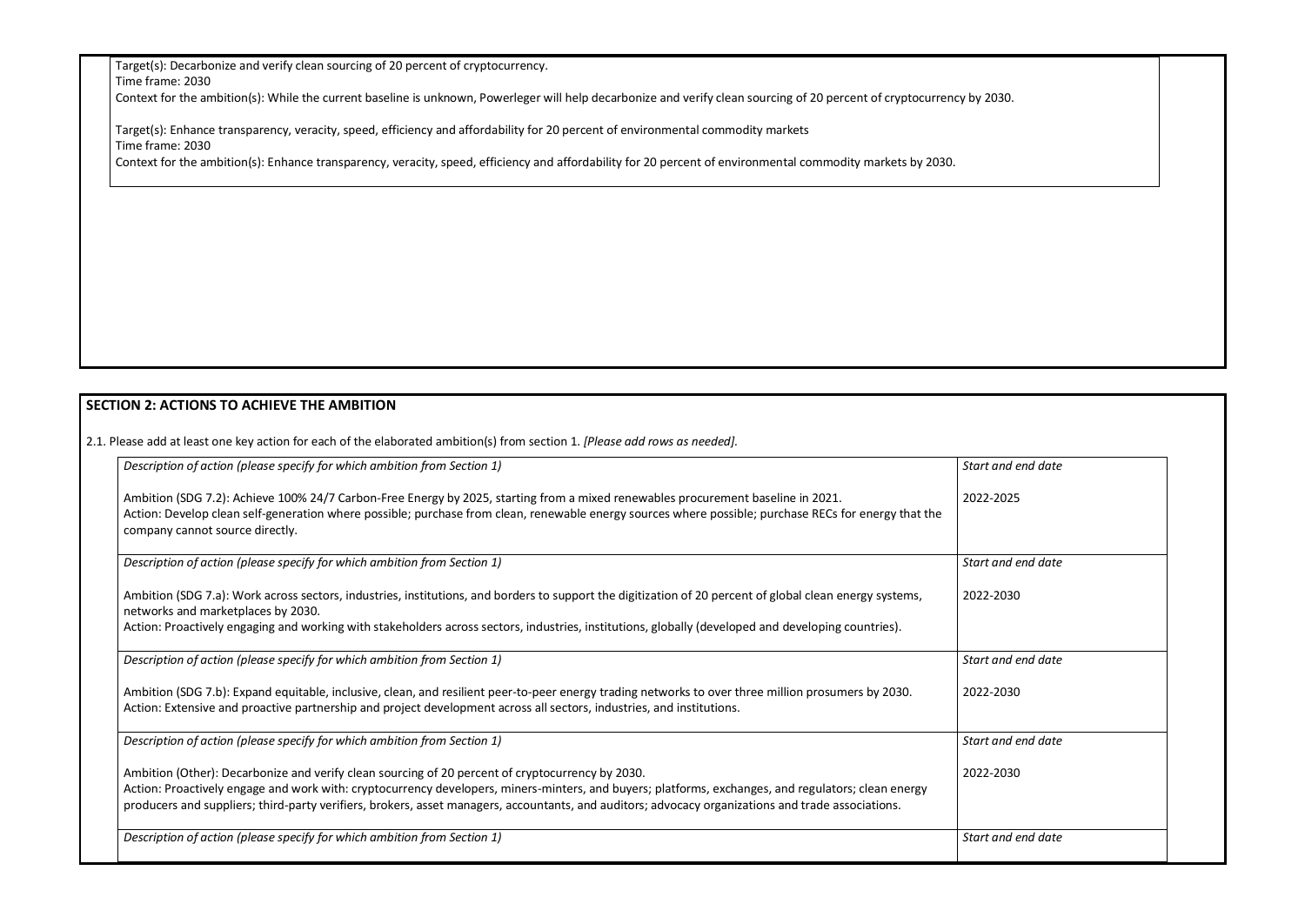| Ambition (Other): Enhance transparency, veracity, speed, efficiency and affordability for 20 percent of environmental commodity markets by 2030. |
|--------------------------------------------------------------------------------------------------------------------------------------------------|
| Action: Proactively engage and work with: clean energy and environmental commodity producers and consumers; registries, exchanges, ISO/RTOs, and |
| regulators; third-party verifiers, brokers, asset managers, accountants, and auditors; advocacy organizations and trade associations.            |

# **SECTION 3: OUTCOMES**

3.1*.* Please add at least one measurable and time-based outcome for **each** of the actions from section 2. *[Please add rows as needed].*

| <b>Outcome</b>                                                                                                                                                                                                                                                                                                                                                                                                                                                                     | Date |
|------------------------------------------------------------------------------------------------------------------------------------------------------------------------------------------------------------------------------------------------------------------------------------------------------------------------------------------------------------------------------------------------------------------------------------------------------------------------------------|------|
| Ambition (SDG 7.2): 100% 24/7 Carbon-Free Energy by 2025.<br>Outcome: The complete decarbonization of total energy consumption through 24/7 Carbon-Free Energy by 2025 with time and location<br>stamping will help support the development of clean energy generation and storage closer to the source of consumption, which will in<br>turn increase the stability, resiliency, and affordability of the grid for all.                                                           | 2025 |
| <b>Outcome</b>                                                                                                                                                                                                                                                                                                                                                                                                                                                                     | Date |
| Ambition (SDG 7.a): Digitization of 20 percent of global clean energy systems, networks and marketplaces by 2030.<br>Outcome: Cleaner, more efficient, effective, resilient and affordable energy systems, networks, and marketplaces optimized and ready to support<br>accelerated decarbonization.                                                                                                                                                                               | 2030 |
| Outcome                                                                                                                                                                                                                                                                                                                                                                                                                                                                            | Date |
| Ambition (SDG 7.b): Expand equitable, inclusive, clean, and resilient peer-to-peer energy trading networks to over three million<br>prosumers by 2030.<br>Outcome: Over three million prosumers participating in clean peer-to-peer energy trading networks globally (developed and developing countries)<br>by 2030 will result in a cleaner, more efficient, equitable, and affordable energy services and the accelerated deployment of clean energy and storage<br>technology. | 2030 |
| Outcome                                                                                                                                                                                                                                                                                                                                                                                                                                                                            | Date |
| Ambition (Other): Decarbonize and verify clean sourcing of 20 percent of cryptocurrency by 2030.<br>Outcome: Twenty percent of cryptocurrency decarbonized and verified as clean source by 2030; increased energy efficiency of operations and the<br>deployment of clean energy generation and storage technologies.                                                                                                                                                              | 2030 |
| <b>Outcome</b>                                                                                                                                                                                                                                                                                                                                                                                                                                                                     | Date |
| Ambition (Other): Enhance transparency, veracity, speed, efficiency and affordability for 20 percent of environmental commodity<br>markets by 2030.                                                                                                                                                                                                                                                                                                                                | 2030 |
| Outcome: Transparent, efficient, and effective markets that are integrous and free from double-counting.                                                                                                                                                                                                                                                                                                                                                                           |      |

| 2022-2030 |
|-----------|
|-----------|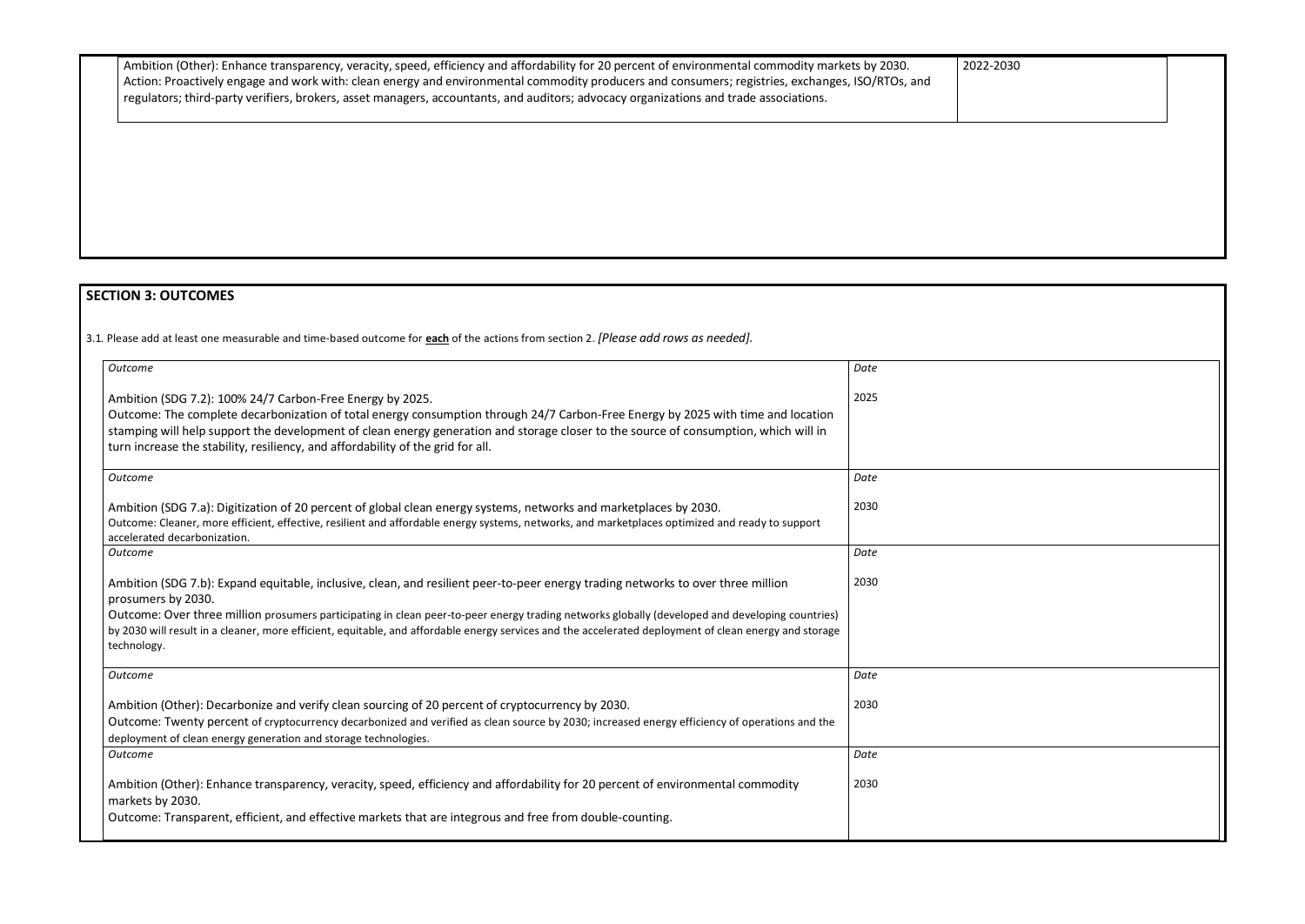### **SECTION 4: REQUIRED RESOURCES AND SUPPORT**

4.1. Please specify required finance and investments for **each** of the actions in section 2.

Ambition (SDG 7.2): 100% 24/7 Carbon-Free Energy by 2025. Resources and Support: None.

Ambition (SDG 7.a): Digitization of 20 percent of global clean energy systems, networks and marketplaces by 2030. Resources and Support: Power Ledger will make its products and services available to support all stakeholders in achieving their SDG 7.a commitments.

Ambition (SDG 7.b): Expand equitable, inclusive, clean, and resilient peer-to-peer energy trading networks to over three million prosumers by 2030. Resources and Support: Power Ledger will make its products and services available to support all stakeholders in achieving their SDG 7.b commitments.

[Examples of support for Member States could include: Access to low-cost affordable debt through strategic de-risking instruments, capacity building in data collectio *energy plans and energy transition pathways; technical assistance, etc.]*

Ambition (Other): Decarbonize and verify clean sourcing of 20 percent of cryptocurrency by 2030. Resources and Support: Power Ledger will make its products and services available to support all stakeholders in achieving their SDG 7 commitments.

Ambition (Other): Enhance transparency, veracity, speed, efficiency and affordability for 20 percent of environmental commodity markets by 2030. Resources and Support: Power Ledger will make its products and services available to support all stakeholders in achieving their SDG 7 commitments.

4.2. [For countries only] In case support is required for the actions in section 2, please select from below and describe the required support and specify for which action.

| $\Box$ Financing            | Description |
|-----------------------------|-------------|
| $\Box$ In-Kind contribution | Description |
| $\Box$ Technical Support    | Description |
| $\Box$ Other/Please specify | Description |

| on; development of integrated |  |
|-------------------------------|--|
|                               |  |
|                               |  |
|                               |  |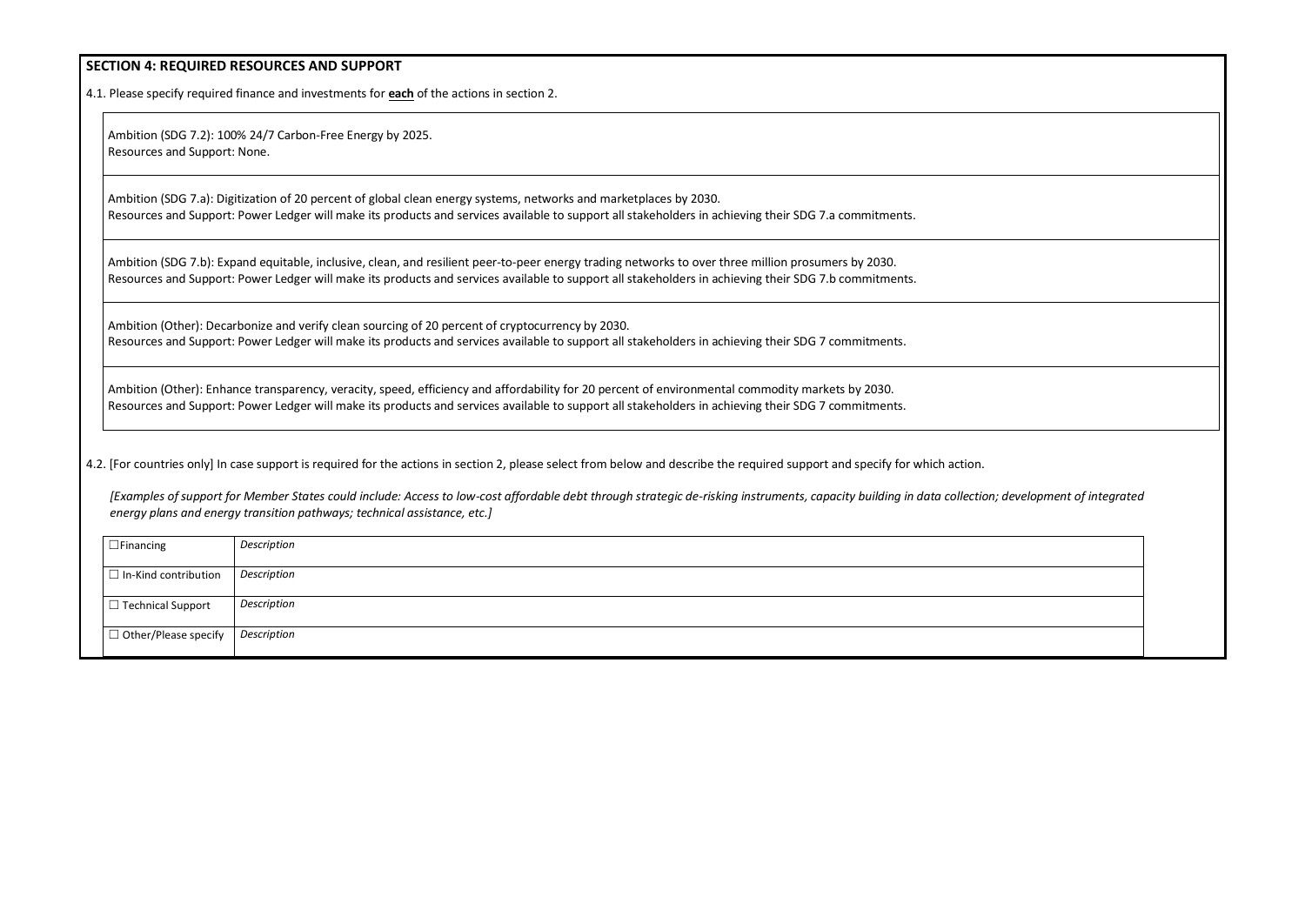### **SECTION 5: IMPACT**

5.1. Countries planned for implementation including number of people potentially impacted.

Global.

5.2. Alignment with the 2030 Agenda for Sustainable Development – Please describe how **each** of the actions from section 2 impact advancing the SDGs by 2030. *[up to 500 words, please upload supporting strategy documents as needed]* 

In addition to substantially increasing our own share of renewable energy and becoming prosumers (producing more renewable energy than we consume), Power Ledger is committed to working across sectors, industries, institutions, and borders to accelerate the research, development, and deployment of clean energy technologies, infrastructure, and investment while expanding equitable, inclusive, clean, and resilient peer-to-peer energy trading networks to over three million prosumers (developed and developing countries) by 2030.

5.3. Alignment with Paris Agreement and net-zero by 2050 - Please describe how each of the actions from section 2 align with the Paris Agreement and national NDCs (if applicable) and support the net-zero emissions by 2050. *[up to 500 words, please upload supporting strategy documents as needed]* 

Power Ledger's corporate climate objective is to achieve net-zero across all operations by 2025, maintain net-zero as standard operating procedure in perpetuity, with the potential to achieve net-negative by producing more clean energy than we consume. While working to achieve these internal targets, our business model, products, and services are designed to help companies, governments, institutions, communities, and individuals meet their decarbonization targets and accelerate the clean energy transition while increasing access, security, resiliency, and equity. Our products and services are also able to increase transparency, track, and trace provenance, and ensure the veracity of clean energy and other environmental commodity claims. This makes for more efficient and effective markets and prevents double-counting.

### **SECTION 6: MONITORING AND REPORTING**

6.1. Please describe how you intend to track the progress of the proposed outcomes in section 3. Please also describe if you intend to use other existing reporting frameworks to track progress on the proposed outcomes.

Data tracking systems; annual reporting; annual target revision and ratcheting as needed.

#### **SECTION 7: GUIDING PRINCIPLES CHECKLIST**

Please use the checklist below to validate that the proposed Energy Compact is aligned with the guiding principles.

I. Stepping up ambition and accelerating action - Increase contribution of and accelerate the implementation of the SDG7 targets in support of the 2030 Agenda for Sustainable Development for Paris Agreement

I. 1. Does the Energy Compact strengthen and/or add a target, commitment, policy, action related to SDG7 and its linkages to the other SDGs that results in a higher cumulative impact compared to existing frameworks?

☒Yes ☐No

*I.2. Does the Energy Compact increase the geographical and/or sectoral coverage of SDG7 related efforts?* ☐Yes ☒No

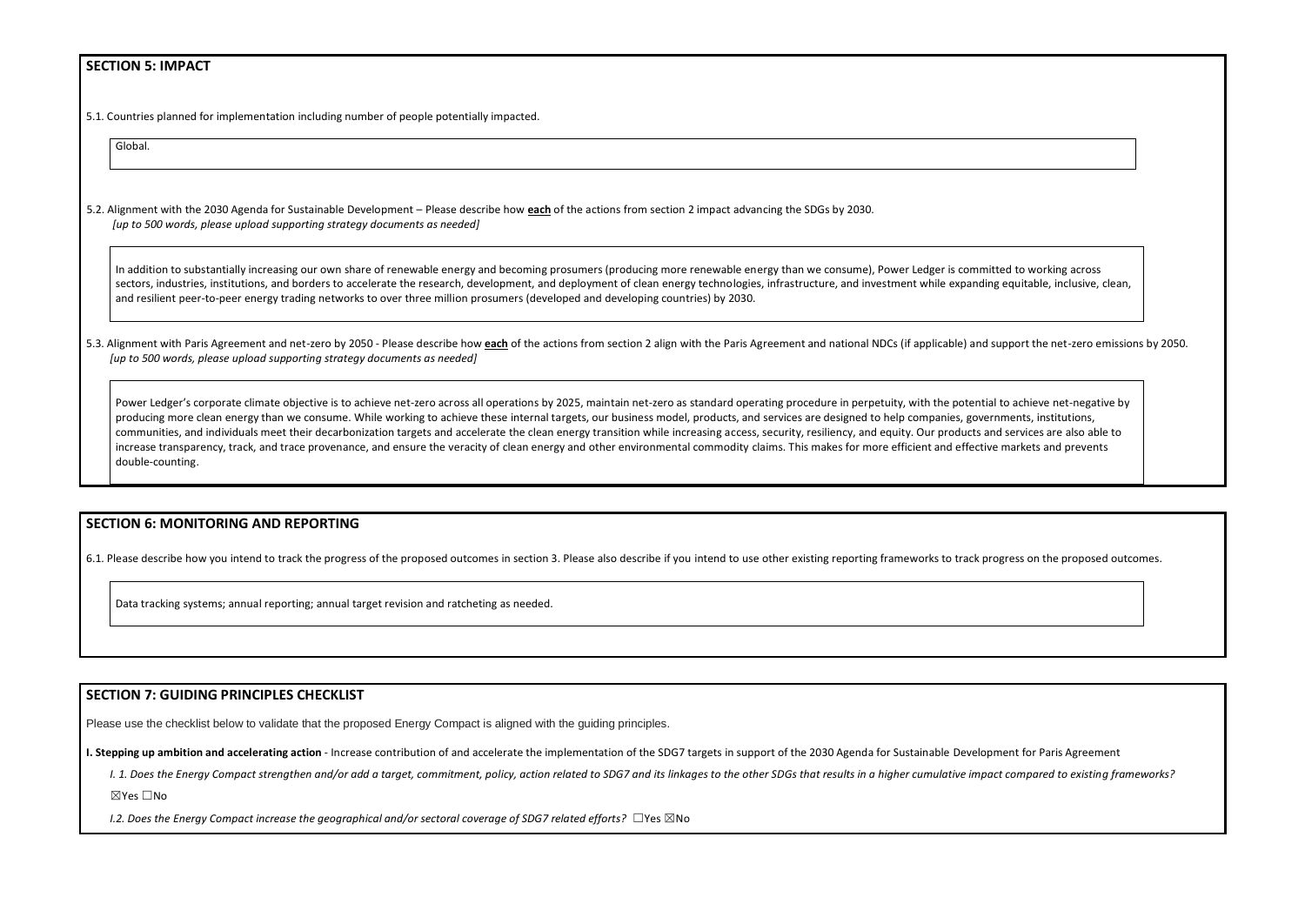- I.3. Does the Energy Compact consider inclusion of key priority issues towards achieving SDG7 by 2030 and the net-zero emission goal of the Paris Agreement by 2050 as defied by latest global analysis and data including t *outcome of the Technical Working Groups?* ☒Yes ☐No
- **II. Alignment with the 2030 agenda on Sustainable Development Goals** Ensure coherence and alignment with SDG implementation plans and strategies by 2030 as well as national development plans and priorities.

*II.1. Has the Energy Compact considered enabling actions of SDG7 to reach the other sustainable development goals by 2030?* ⊠Yes □No

*II.2. Does the Energy Compact align with national, sectoral, and/or sub-national sustainable development strategies/plans, including SDG implementation plans/roadmaps?* ☒Yes ☐No

*II.3. Has the Energy Compact considered a timeframe in line with the Decade of Action?* ⊠Yes □No

**III. Alignment with Paris Agreement and net-zero by 2050** - Ensure coherence and alignment with the Nationally Determined Contributions, long term net zero emission strategies.

*III.1. Has the Energy Compact considered a timeframe in line with the net-zero goal of the Paris Agreement by 2050?* ⊠Yes □No

*III.2. Has the Energy Compact considered energy-related targets and information in the updated/enhanced NDCs?* ⊠Yes □No

*III.3. Has the Energy Compact considered alignment with reaching the net-zero emissions goal set by many countries by 2050?* ⊠Yes □No

**IV. Leaving no one behind, strengthening inclusion, interlinkages, and synergies** - Enabling the achievement of SDGs and just transition by reflecting interlinkages with other SDGs.

*IV.1. Does the Energy Compact include socio-economic impacts of measures being considered?* ⊠Yes □No

*IV.2. Does the Energy Compact identify steps towards an inclusive, just energy transition?* ⊠Yes □No

*IV.3. Does the Energy Compact consider measures that address the needs of the most vulnerable groups (e.g. those impacted the most by energy transitions, lack of energy access)?* ⊠Yes □No

**V. Feasibility and Robustness -** Commitments and measures are technically sound, feasible, and verifiable based a set of objectives with specific performance indicators, baselines, targets and data sources as needed.

V.1. Is the information included in the Energy Compact based on updated quality data and sectoral assessments, with clear and transparent methodologies related to the proposed measures? ⊠Yes □No

*V.2. Has the Energy Compact considered inclusion of a set of SMART (specific, measurable, achievable, resource-based and time based) objectives?* ⊠Yes □No

V.3. Has the Energy Compact considered issues related to means of implementation to ensure feasibility of measures proposed (e.g. cost and financing strategy, technical assistant needs and partnerships, policy and regulato *gaps, data and technology*)? ⊠Yes □No

| <b>SECTION 8: ENERGY COMPACT GENERAL INFORMATION</b>                                                                                                 |                                         |                                                          |  |  |
|------------------------------------------------------------------------------------------------------------------------------------------------------|-----------------------------------------|----------------------------------------------------------|--|--|
| 8.1. Title/name of the Energy Compact                                                                                                                |                                         |                                                          |  |  |
| Power Ledger Energy Compact                                                                                                                          |                                         |                                                          |  |  |
| 8.2. Lead entity name (for joint Energy Compacts please list all parties and include, in parenthesis, its entity type, using entity type from below) |                                         |                                                          |  |  |
| Power Ledger Pty Ltd                                                                                                                                 |                                         |                                                          |  |  |
| 8.3. Lead entity type                                                                                                                                |                                         |                                                          |  |  |
| $\Box$ Government                                                                                                                                    | $\Box$ Local/Regional Government        | $\Box$ Multilateral body /Intergovernmental Organization |  |  |
| $\Box$ Non-Governmental Organization (NGO)                                                                                                           | $\Box$ Civil Society organization/Youth | $\Box$ Academic Institution / Scientific Community       |  |  |
| ⊠ Private Sector                                                                                                                                     | $\Box$ Philanthropic Organization       | $\Box$ Other relevant actor                              |  |  |
| 8.4. Contact Information                                                                                                                             |                                         |                                                          |  |  |